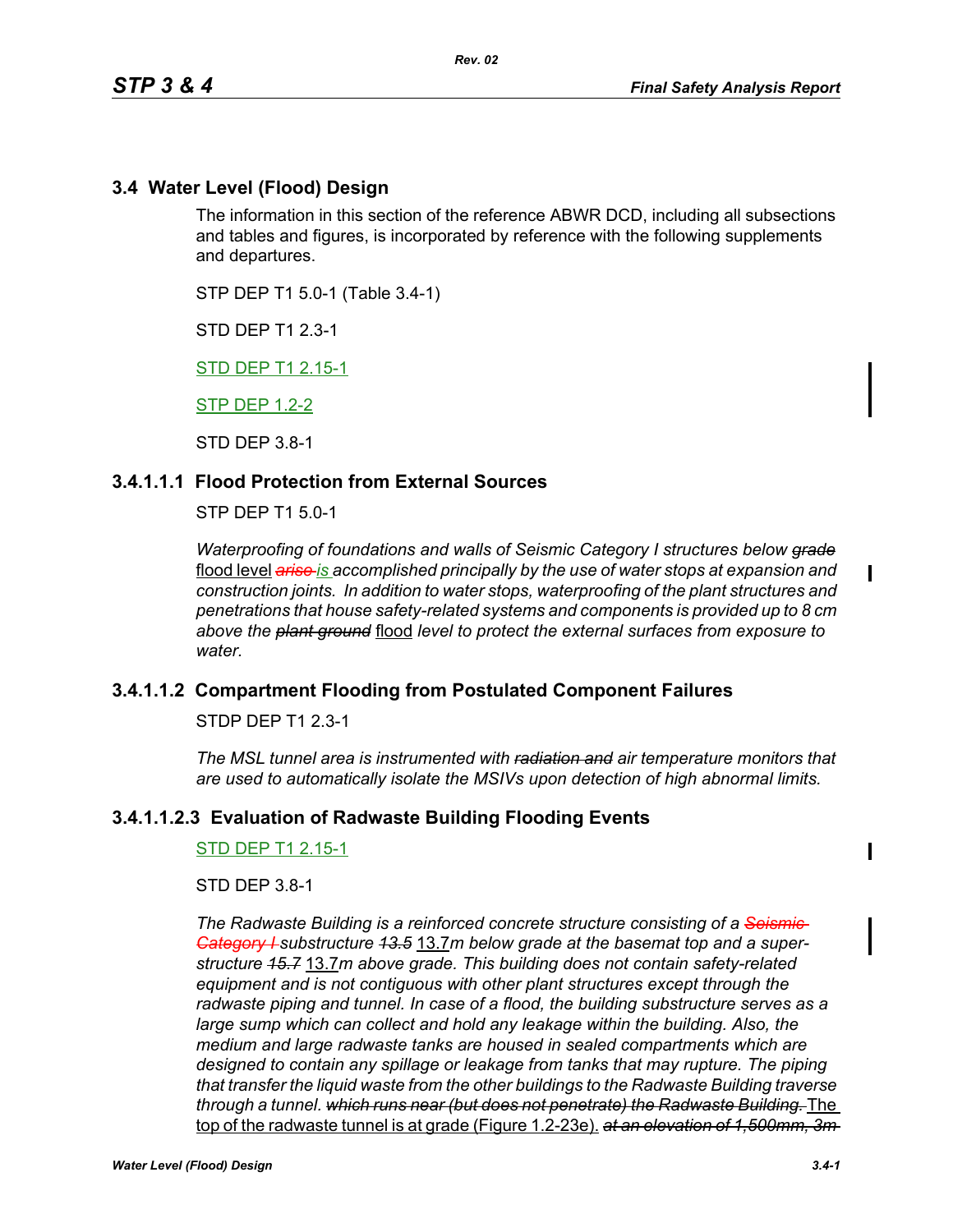*above the basemat slab 1,036cm (Table 3.4-1 ). Seals are provided for all penetrations from the tunnel to prevent building to building flooding.*

*The structural design of this building is such that no internal flooding is expected or will occur under the worst case conditions from those tanks that are isolated by the Seismic Category I compartments*medium and large radwaste tanks.

# **3.4.1.1.2.5 Evaluation of Turbine Building Flood Events**

## STP DEP 1.2-2

*Circulating Water System and Turbine Building Water System* (TSW) *are the only systems large enough to fill the condenser pit*Turbine Building*; therefore, only these two systems can flood into adjacent buildings.*

*A failure in either of these systems*Circulating Water System *will result in the total flooding of the Turbine Building up to* below *grade.* Another failure in TSW system will result in the total flooding of Turbine Building still within the TSW System equipment room. These are accomplished by leak detectors in a condenser pit and TSW System equipment room, and automatic means to shutdown those systems. *Water is prevented from crossing to other buildings by two means* in the case of the leak detection failure*. The first is a normally closed alarmed door in the connecting passage between the Turbine Building and Service Building. The second is that the radwaste tunnel will be sealed at both ends to prevent water from either entering the tunnel or leaving the tunnel. A large hydrostatic head is prevented by a large non-water-tight truck door at grade to provide a release point for any* flooding *water*.

*Because of the large size of the circulating water system* and the TSW system*, a leak*s *will fill the condenser pit* and the TSW System equipment room *quickly. Monitors were added in the condenser pit* and the TSW System equipment room *of the Turbine Building to provide leak detection and an automatic means to shutdown the Circulating Water System* and TSW System *in the event of flooding in the Turbine Building (Subsections 10.4.5.2.3 and 10.4.5.6).*

# **3.4.2 Analytical and Test Procedures**

STP DEP T1 5.0-1

*Since the design flood elevation is 30.5 cm below* 414.5442.0 cm above *the finished plant grade, there is no dynamic force due to flood. The* the *lateral hydrostatic* and hydrodynamic *pressure on the structures due to the design flood water level, as well as ground and soil pressures, are calculated.*

# **3.4.3 COL License Information**

## **3.4.3.1 Flood Elevation**

The following site specific supplement addresses COL License Information Item 3.5.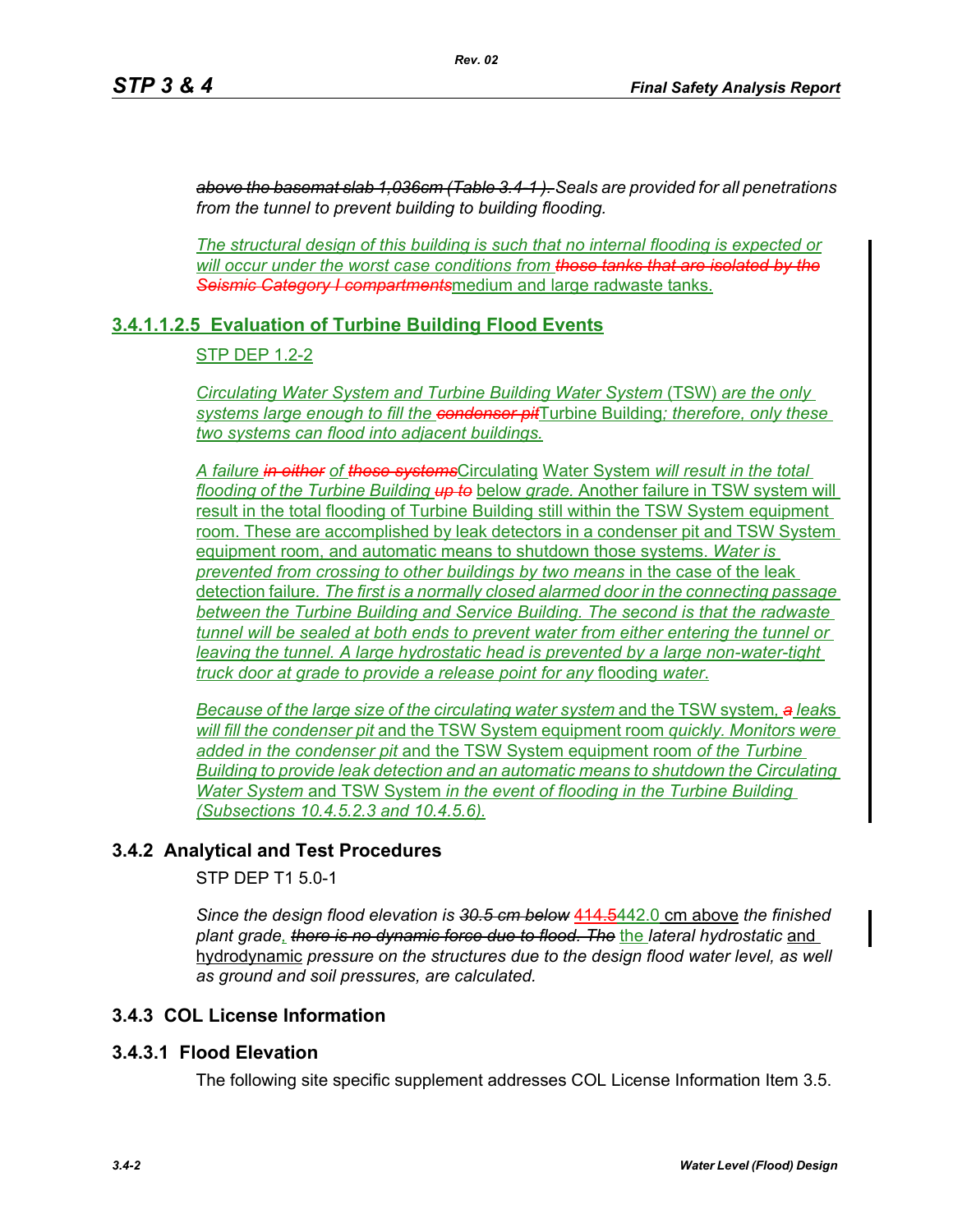The site specific flood elevation is defined as  $414.5442.0$  cm above grade. The design basis flood is described in For the cause and specific flooding scenarios consideredsee Subsection 2.4S.2.

As described in Table 3.4-1 note 3 and 5, all penetrations and doors that penetrate the exterior walls of Seismic Category I Buildings that are located below the design basis flood level are watertight. Therefore all safety-related equipment in these buildings are protected from postulated external floods and satisfy the requirements of GDC 2.

# **3.4.3.2 Ground Water Elevation**

The following site specific supplement addresses COL License Information Item 3.6.

The site specific ground water elevation is defined in Subsection 2.4S.12. The ground water elevation is lower than 61.0cm below grade.

## **3.4.3.3 Flood Protection Requirements for Other Structures**

The following site specific supplement addresses COL License Information Item 3.7.

The Ultimate Heat Sink and Reactor Service Water Piping Tunnel have the same flood protection features as other Seismic Category I structures within the scope of the certified design. These design features are addressed in Subsection 3.4.1.1. As described in that Subsection, they are protected from postulated flooding and satisfy the requirements of GDC 2 and the guidance of RG 1.102.

The Ultimate Heat Sink and Reactor Service Water Piping Tunnel are divisionally separated in accordance with Section 3.13 and 3.12. Penetrations that are located below design flood level are watertight thereby preventing an internal flood event from propagating from one division to another.

## **3.4.3.4 Penetration Seals**

The following site specific supplement addresses COL License Information Item in Subsection 3.4.1.1.1.

Penetrations located between Seismic Category I building and non-Seismic Category I building or to the outside below site- specific flood elevation are similar to a primary containment penetration. They consist of a steel sleeve embedded in the wall with a closure plate that acts as a seal and as a pipe anchor. The sleeve, closure plate and pipe are welded together to form a highly reliable seal.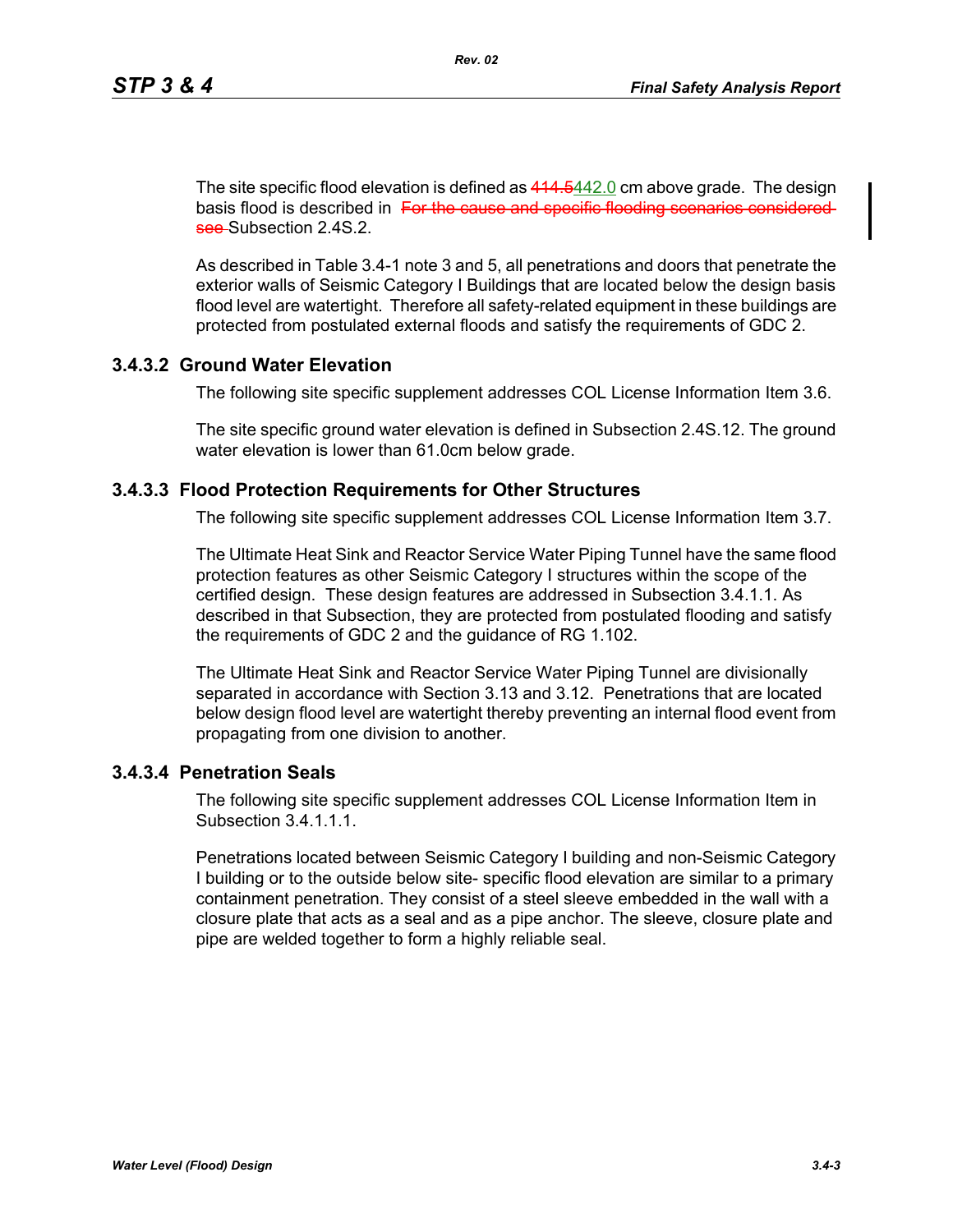| <b>Structure</b>                                                       |                                              | <b>Reactor Building Service Building Building</b>                                      | <b>Control</b>                                                                                  | Radwaste<br><b>Building</b>              | <b>Turbine</b><br><b>Building</b>           | <b>Ultimate</b><br><b>Heat Sink</b>                                                    |
|------------------------------------------------------------------------|----------------------------------------------|----------------------------------------------------------------------------------------|-------------------------------------------------------------------------------------------------|------------------------------------------|---------------------------------------------|----------------------------------------------------------------------------------------|
| Design Flood Level (mm) 11,695                                         | 44,50814,783 mm 10058 mm<br>$(47.648.5)$ ft) | <u>11.695</u><br>(33 ft)                                                               | <del>11,695</del><br>44,50814.783<br>mm<br>$(47.648.5)$ ft)                                     | <u> 11.695</u><br>10058 mm<br>(33 ft)    | <u>11.695</u><br>10058 mm<br>(33 ft)        | <del>14.508</del><br>14,783 mm<br>(47.648.5 ft)                                        |
| Design Ground Water<br>Level <del>(mm)</del>                           | <del>11,390</del><br>9,753mm<br>(32 ft)      | <u>11,390</u><br>9,753 mm<br>(32 ft)                                                   | 11,390<br>9,753 mm<br>(32 ft)                                                                   | <del>11,390</del><br>9,753 mm<br>(32 ft) | <del>11,390</del><br>9,753 mm<br>(32 ft)    | 8,534 mm<br>(28.0 ft)                                                                  |
| <b>Reference Plant Grade</b><br>(mm)                                   | 12,000<br>10,363 mm<br>(34ft)                | 12.000<br>10,363 mm<br>(34ft)                                                          | 12,000<br>10,363 mm<br>(34ft)                                                                   | 12,000<br>10,363 mm<br>(34ft)            | 12,000<br>$-10,363$ mm<br>(34ft)            | 10,363 mm<br>(34 ft)                                                                   |
| Base Slab (mm)                                                         | $-8.200$<br>$-9,837$ mm<br>$-32.27$ ft)      | <del>2,150 &amp; 3,500 -</del><br>$-3,787$ mm &<br>1,863 mm (-12.42<br>ft $8-6.11$ ft) | $-8.200$<br>-9,837 mm<br>$-32.27$ ft)                                                           | -1,500<br>$-3,137$ mm<br>$(-10.29 ft)$   | <del>5,300-</del><br>3,663 mm<br>(12.02 ft) | <del>1.830 mm {</del><br>$-305-$<br>mm <sub>4.267</sub><br>mm<br>6 ft & -1ft 14<br>ft) |
| Actual Plant Grade (mm) 12,000-                                        | 10,363 mm<br>(34 ft)                         | <u> 12.000-</u><br>10,363 mm<br>(34 ft)                                                | <u> 12.000-</u><br>10,363 mm<br>(34 ft)                                                         | <u> 12.000-</u><br>10,363 mm<br>(34 ft)  | <u> 12.000-</u><br>10,363 mm<br>(34 ft)     | <del>14,935 mm</del><br>49 ft 10, 363<br>mm<br>(34 ft)                                 |
| Building Height (mm)                                                   | 49,700                                       | 22,200-                                                                                | 22,200                                                                                          | 28.000                                   | 54,300                                      |                                                                                        |
| <b>Penetrations Below</b><br>Design Flood Level<br>(Notes 1 through 4) | Refer to Table 6.2-None<br>9                 |                                                                                        | RCW, RSW and None, except Radwaste<br>miscellaneous<br>lines, and<br>electrical<br>penetrations | radwaste<br>piping                       | piping                                      | <b>RSW piping</b><br>and electric<br>cables                                            |

*Rev. 02*